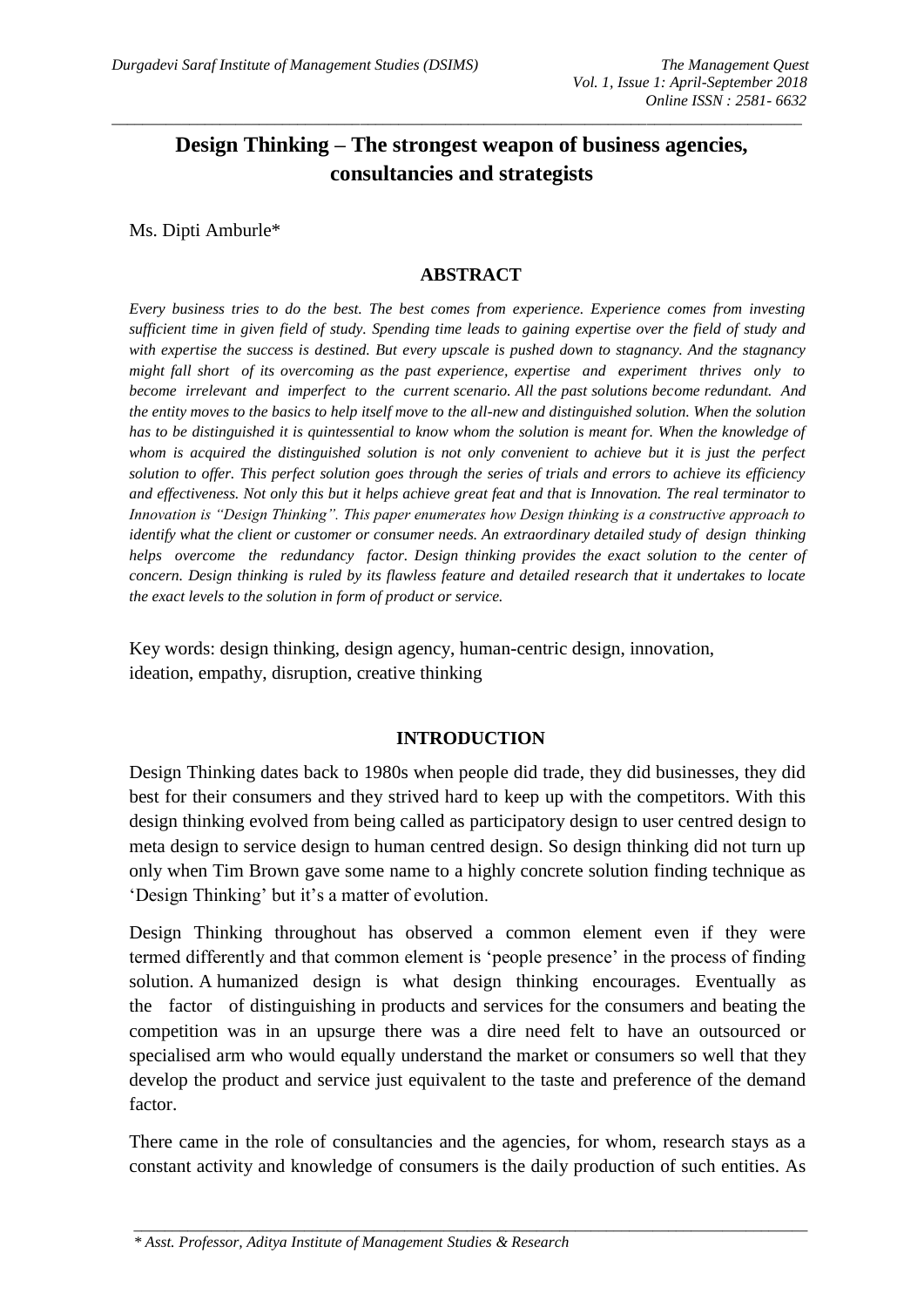the companies get less creative, have more important focus that of collaboration and business expansion their capacity to reinforce creativity slopes downwards. There is where the design agencies play the major role to combat the challenging innovation redundancy. So design thinking in lay man's language can be related closely to problem solving. Problem solving techniques have made its way for innovation. Similarly, design thinking being the means to creatively ideate has made its way to facilitate creative thinking.

What has been a major concern for many organizations is that, they tend to get misdirected and disoriented with the latest trend in consumer market. Hence creative agencies take the front desk for the ground work to let the organizations continue upsurge their success rate. Design thinking has also proved to have its effect on returns on investment. Some of the great agencies have undertaken some breakthrough work on design thinking which has led to disruptive innovation.

There are three types of innovation, the disruptive, the sustaining and the incremental; and all three are determined by the basics of design thinking. None of the three innovations will make any returns until it is not based on the design thinking process or produced according to its principles. The typical process of design thinking is empathize, define, ideate, prototype and test. It is only after this process that the solution developed can sell. Disruption states that the innovation is the first timer and there is no second to it in that time frame. Sustaining states that the ideation is such that constantly keeps up with the pace of development of the core product or service. The incremental innovation states that the cost factor is very dear and is preserved along with the check on innovation. And how all these innovations are possible without exact empathy of the user and that's precisely what design thinking's core element of best creativity is.

Many agencies like IDEO, The design that matters, Design thinking and the likes have initiated some rare and great designs for their clients. The paper will reveal how wonderful design thinking is. It will enumerate on how its not limited only to the organizational innovation but also in our daily lives. All it requires is some attempts to gather information from people who find relevance in thinking on these lines. Agencies help make the design come live and gives it a form that are remarkably disruptive, sustainable and incremental. One of the core focuses of design thinking also is considering the cost aspects so that the innovation is efficient and not only a cost factor on the budget.

All in all design thinking is a full proof tool that unlocks many unexplored, unraveled and un- curtained opportunities.

# **NEED FOR STUDY**

Design thinking is growing by leaps and bounds. However a detailed study of design thinking does give a very technical perspectives into design thinking and an identification that the smaller perspectives like how consultancies and agencies could be the mediator between the consumers and the organizations to serve them better has found its roots in design thinking. Hence a study on how agencies and consultancies would use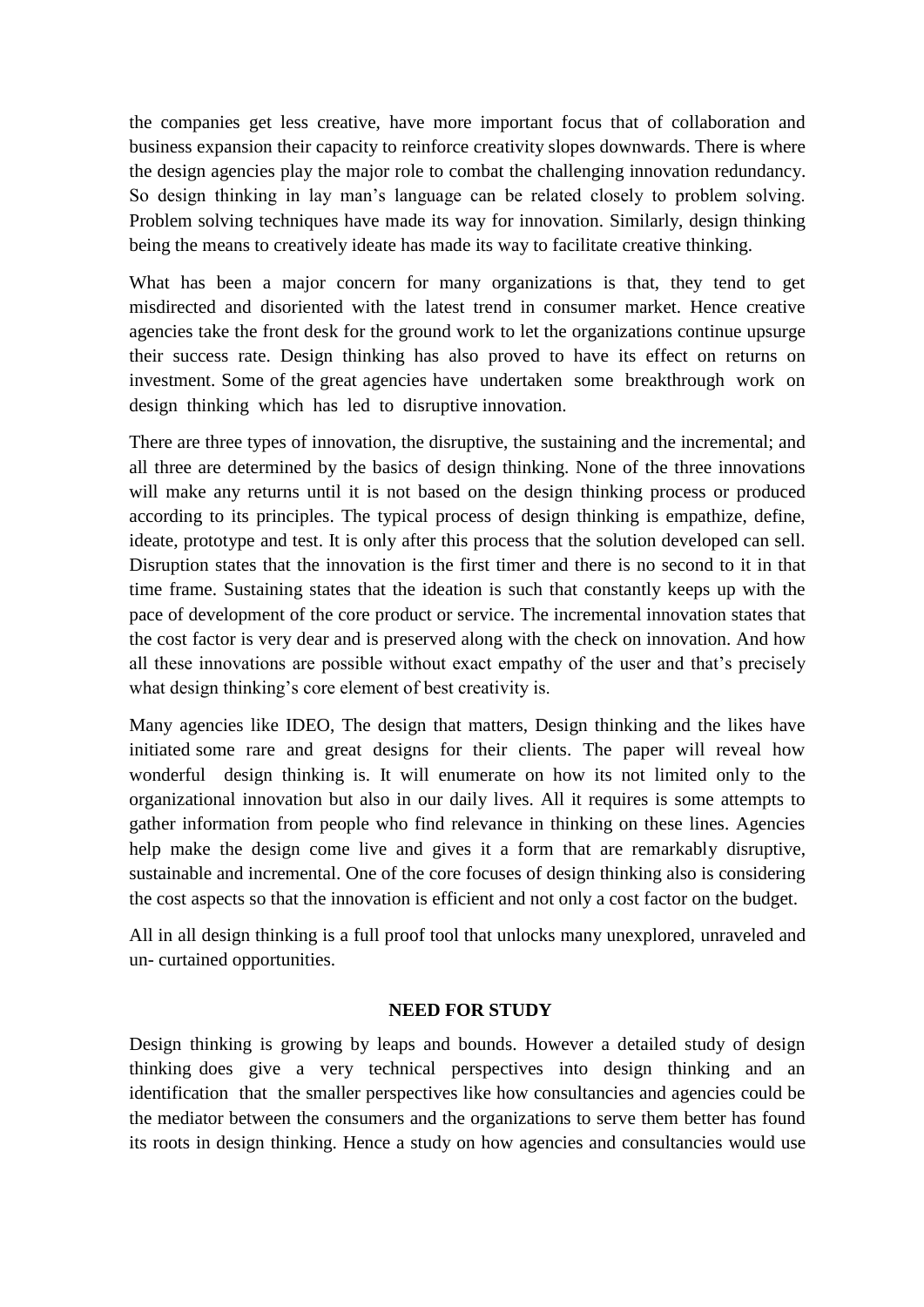the concept of design thinking is presented by way of various innovations taking place through design thinking.

### **OBJECTIVES**

- 1. To understand the concept of design thinking at an agency level
- 2. To identify the connection between design thinking and other independent factors like consumers, experiential aspects of products, innovation and problem solving
- 3. To understand the process of design thinking
- 4. To determine the effectiveness of each step in the process to problem solve

### **LIMITATIONS**

The limitation of the study is that, the study is undertaken through desk research and other essentials of secondary research only. Access to direct design agencies or consultancies for their direct insights was not possible

### **LITERATURE REVIEW**

### *Kees Dorst/2011*

"Design Thinking" has gained a huge popularity. It is a new paradigm shift for dealing with problems in all sectors whether it is IT, Business, Education or Medicine. The researcher has made an attempt to answer to the key questions "What is the nature of design thinking?" and "What could it bring to other professions?" 'Design Thinking' can take many forms, and have the potential to impact disciplines that seek to adopt a 'design thinking' approach in many different ways. The basis of design thinking is more or less the same in all cases, but this paper has shown that there is a huge variety in kinds of design reasoning, design activities, levels of design thinking and layers of design thinking. Design thinking however is a quite specific and deliberate way of reasoning, elements of which that have been professionalized within the design disciplines in ways that could really benefit other fields.

### *Lotta Hassi & Miko Laakaso/2011*

Design thinking has received increasing attention during past several years particularly from managers around the world. The paper attempts to discuss the need for empirical research on design thinking, the relationship between two differing discourses on design thinking, as well as their focus and direction. It elaborate about the need for empirical research on the management discourse view on design thinking and argued that it should build on the research conducted in the long-established design discourse both for the validity of the claims associated with it and to develop the concept further for its beneficial utilization in different contexts. Further it is stated that to evaluate their validity and deepen the understanding of the elements forming design thinking in the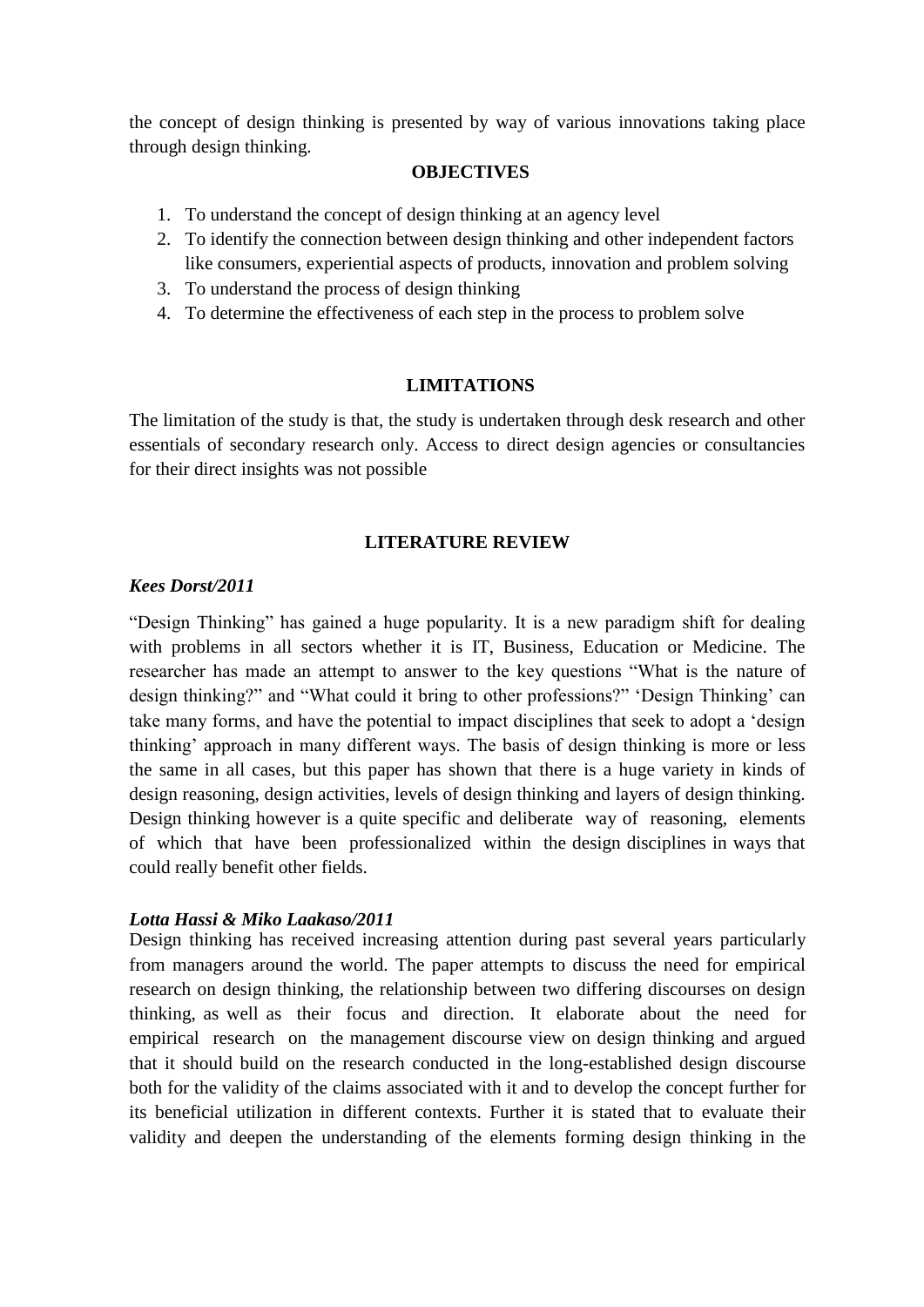management discussion, the concept needs to be linked with the respective research conducted in the design discourse.

### *Lucy Kimbell*

The paper contributes to use theories of practice in order to understand about designers' work and value creation within organizations, moving away from a disembodied, contingent set of practices carried by professional designers and those who engage with designs. The researcher have aimed to shift the conversation about a generalized design or design thinking to an approach based in the practices of professional designers and others. It suggests a fruitful way of trying to account for what goes on within design, through the practices of professional designers and others involved in constituting designs, such as the pharmacy assistant, with a particular focus on the objects that are involved in practices. As an alternative to designthinking, the pairing of design-as-practice and designs-in-practice moves the unit of analysis away from the individual designer or user, or the organization or group and its norms, to way of thinking about design that is relational, embodied, structured and structuring.

### *Peter Lloyd1, Janet McDonnell2, Nigel Cross1/2007*

The series of symposia on design thinking have produced adequate sets of publications in the form of books and journals, significant research results. It had helped to foster an international community of scholars and researchers focused on design cognition. The paper attempts to describe how the use of common data analysis is particularly well to design research. Common data analysis focuses a research theme. Many academic subjects are based on the concept of valid research while criticising the methodology. What common data analysis does, it turns this whole idea so that rather than the research method being a fixed point, it is the content that is fixed. This method is time consuming and not that simple but changes the emphasis that seems to be particularly suited to the multi-method approach of design research.

### *Dimitra Chasanidou1, Andrea Alessandro Gasparini, and Eunji Lee/2015*

Success of the innovation is based on viability, desirability and feasibility. Design thinking is said to be the system of these three overlapping space. The paper elaborates how the design thinking methods and tools the foster the success of innovation. To tackle the problem of competition and rapidly changing market environment, companies are in rush to innovate to response to this problems. Design thinking is considered as a powerful supporting tool to innovate in most challenging constraints. It is also viewed as the application of design method by multidisciplinary teams to a broad range of innovation challenges. Design thinking methods and tools are the ways for incubating the ideas for innovation and creating innovation solution within the team. The paper explores three characteristics for understanding how design thinking tools foster the innovation: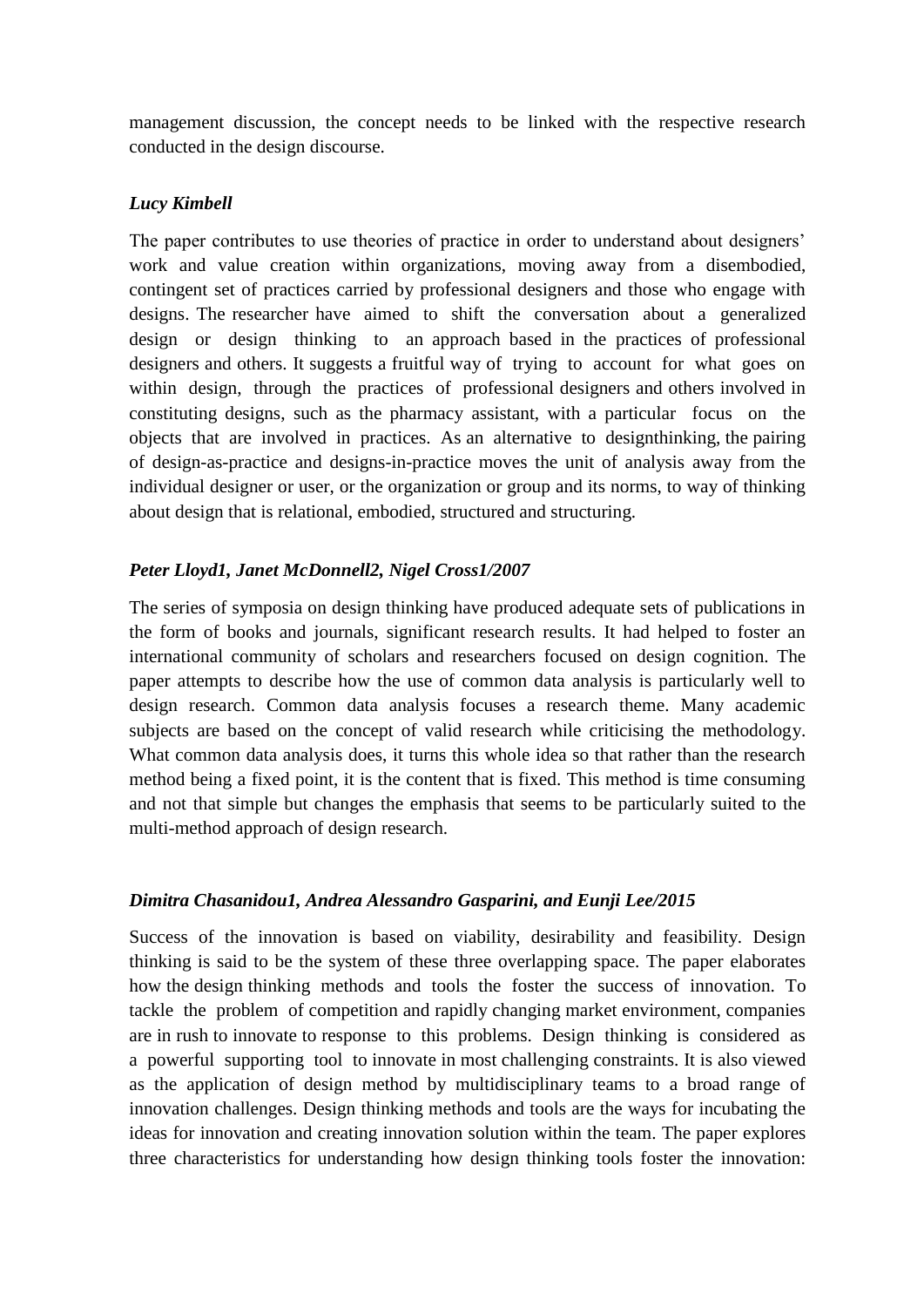collaboration, multidisciplinary and twofold type of thinking. The paper suggests using method driven approach to collaboration while using design thinking tools.

#### **RESEARCH METHODOLOGY**

Secondary research

#### **DESIGN THINKING PRECEDS INNOVATION**

Innovation is the final result of the problem solving exercise. Inventions take place, the world only sees the new product, concept, service, facility, convenience etc. But there has been a massive process and thinking patterns that have been iterated to achieve the invention or innovation. Whether the nature of innovation is any three out of radical, sustaining, and efficiency or whether it is jugaad; all of them do not appear in a go or over-night. It involves; epiphany, slow hunch, eureka moments, research, point of view, empathizing with users etc. the following process of design thinking very well justifies that how any innovation would fail without a concrete understanding of the need of the product or service under development.



# *1. Empathy:*

Empathy is to know the exact position of the other person. It is to know what the person is going through without any artificial setup. Empathizing consists of simple observation of the user, conversing with the user to understand their pain points, needs, wants and desires. In this first step the design thinker has to try and get the natural feedback which are without any conditions and pressures. And hence the empathy step will be conducted perfectly only when the observer leaves his subject of study in their natural settings. Conversing while the product is being consumed or used helps identify the right feedback for further process.

*2. Define:*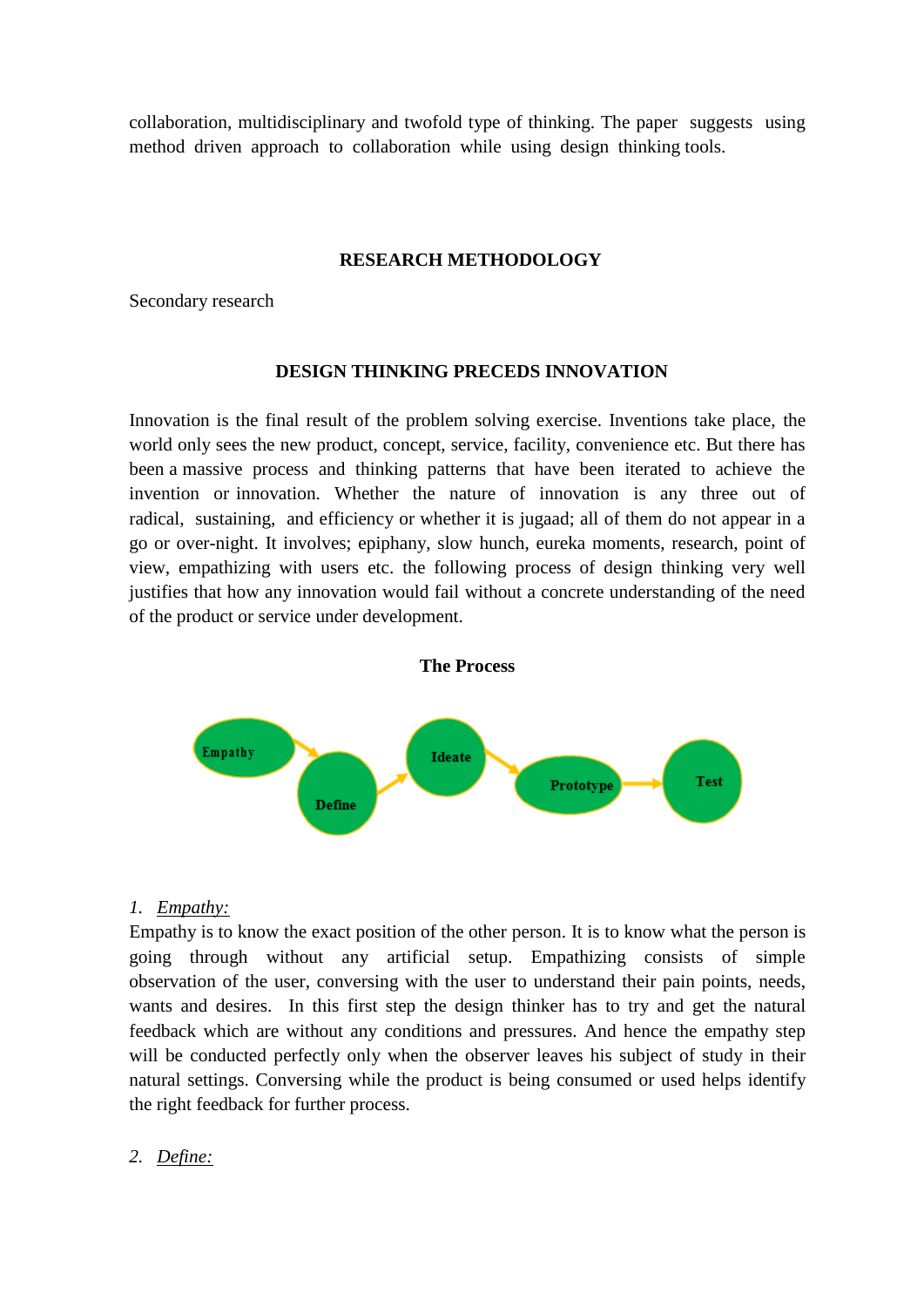When empathy gives the clarity of pain points, needs and wants, the define step gives focus to the problem to be resolved. It is essential that the defining has to be perfect, in the

sense that it shouldn't be broad. It has to be specific and narrow. Define will help determine the Point Of View (POV) around which the process is furthered.

### *3. Ideate:*

This is the first step to actual implementation of the POV, the empathy made and the feedback received.



Ideation suggests that it has to happen in collaboration with the members of the organization. Idea generation is an extensive exercise and requires more than one brain power and skills to produce the best results. There are creative thinking techniques that are used to generate ideas that are a collaboration of many ideas. Out of many ideas few are finalised and are further put to development.

### *4. Prototype:*

A prototype is worth thousand pictures. At this step the design thinkers start to collect all the materials, resources in their reach within the office to make some models and dummies to experiment on the design of the solution. Many models are made, re-made to confirm the exactness of the model. The iterative process; that states that experimenting again and again is essential to identify the right set of features for the prototype that will address the problem in totality. When the iteration is done sufficiently and all the problems from each prototype is resolved the final prototype is then chosen to test.

# *5. Test:*

The ultimate stage in design thinking process is testing the final prototype which is substantially developed based on the needs to be served and pain points to be addressed. At the testing results will tell whether the final prototype chosen to develop is really serving each and every need of the consumer. Testing gives the clarity on whether the product will work or will be a failure. It will also determine if the POV was right, the empathizing was accurate and the likes. It helps identify the bottlenecks that has to be corrected by taking the reveres to the process.

### **THE PIONEERS OF DESIGN THINKING (AGENCY SIDE)**

There are many players in this field. Design thinking inclined people are seeing themselves turning into agencies or consultancies that will help organizations. In this paper mainly creations from IDEO, Design thinking agency, the design that matters, Geometry the digital arm of WPP will be discussed and showcased. The design agencies in broad perspective are on a quest to locate the best solution through the design process. In the following we will see the creation of these design agents.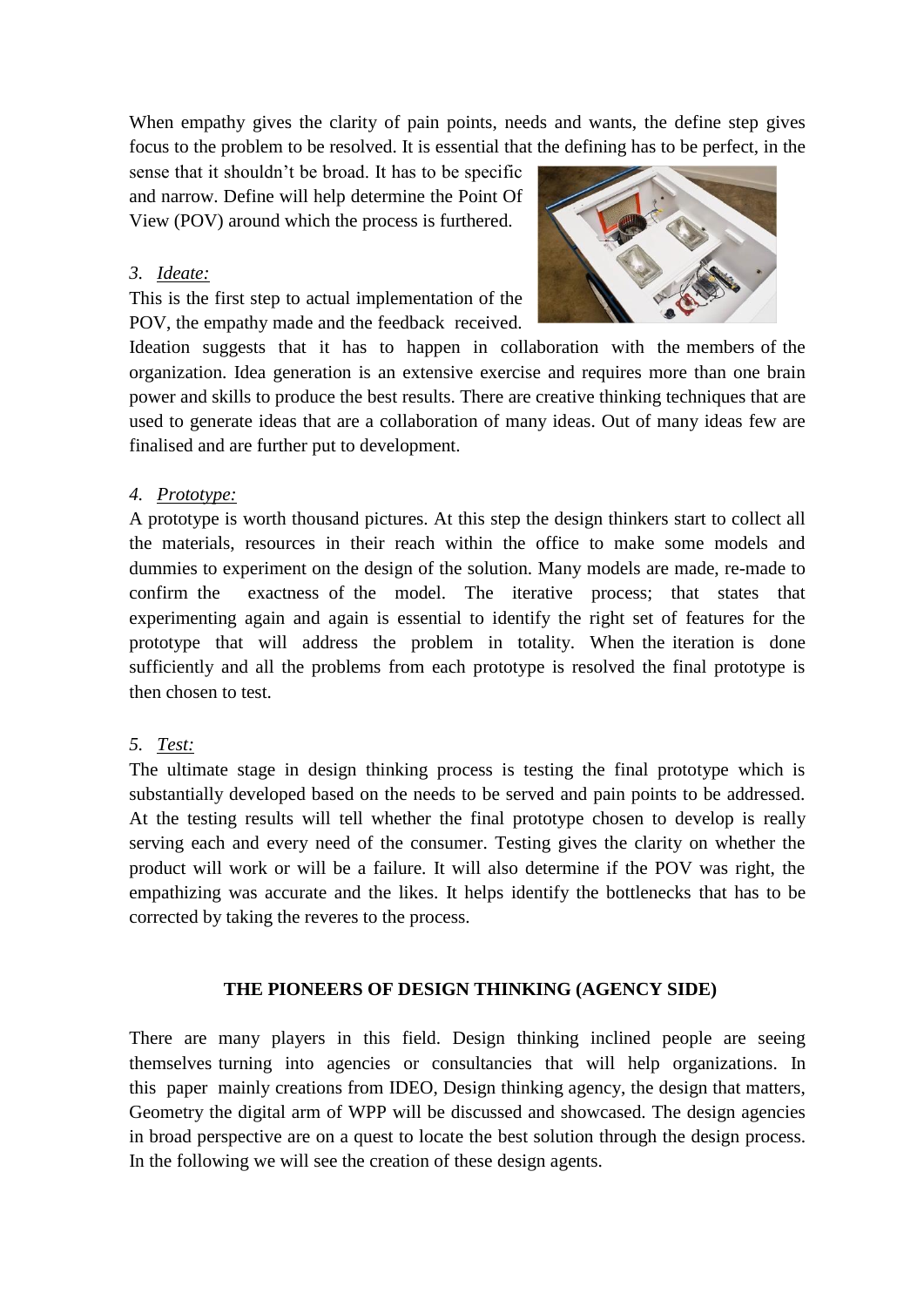### **The creations of design thinkers:**

*The Neonurture Incubator:* The case one is a life saving device. A mechanism developed for infant children of the villages of Africa. The rate of infant mortality is high in developing countries and these problems are pressing. Addressing this problem was crucial and matter of life. So in the midst of this crisis came in 'the design matters' to combat the problem. They found that Neonatal incubators would do the job of keeping the babies warm and protect them.



But later what was found is that this neonatal was efficient in every way, but would need maintenance and there were no means to perfectly repair the incubator and maintain for more than one year, just the way they are in the urban areas. So the team of Timothy Prestero the founder of the design that matters identified to resolve this issue by identifying what are the existing resources that could be put to use to not only make the incubator sustainable but also to let the locals maintain and repair it too. So here the neonatal

now came with the parts of Toyota forerunner fixed within to make the neonatal look and function exactly the way the usual neonatal works. The people in these villages seemed to have expertise to keep the cars working. Considering this they fit the fans, the headlights for warmth and the battery to run the incubator. This came to be called as 'neonurture'.

The next two cases are that of a problem solving scenario. The agency called Geometry have addressed to these problems through its most classical design thinking capabilities.

# *Technology that protects accidents in UAE:*

Tailgating; a problem of breaching the safety zone of keeping a safe distance between the cars on the highway. This was a major problem in United Arab Emirates. Where majority of the vehicles would tailgate and was one of the cause of accidents. To address this



problem the geometry agency expert design team, ideated on the line of how the existing consumer patterns and behaviours while driving could be used to address this issue. It was observed that taxis

at UAE could be yet another instrument to address the concern. They created a device that warned them to keep a safe distance as soon as they approach a distance that is not safe. When this would happen the device will emanate a recording to the offending vehicle stating that they need to slow down to



maintain the safe distance. This device saw the reduction in the accidents considerably.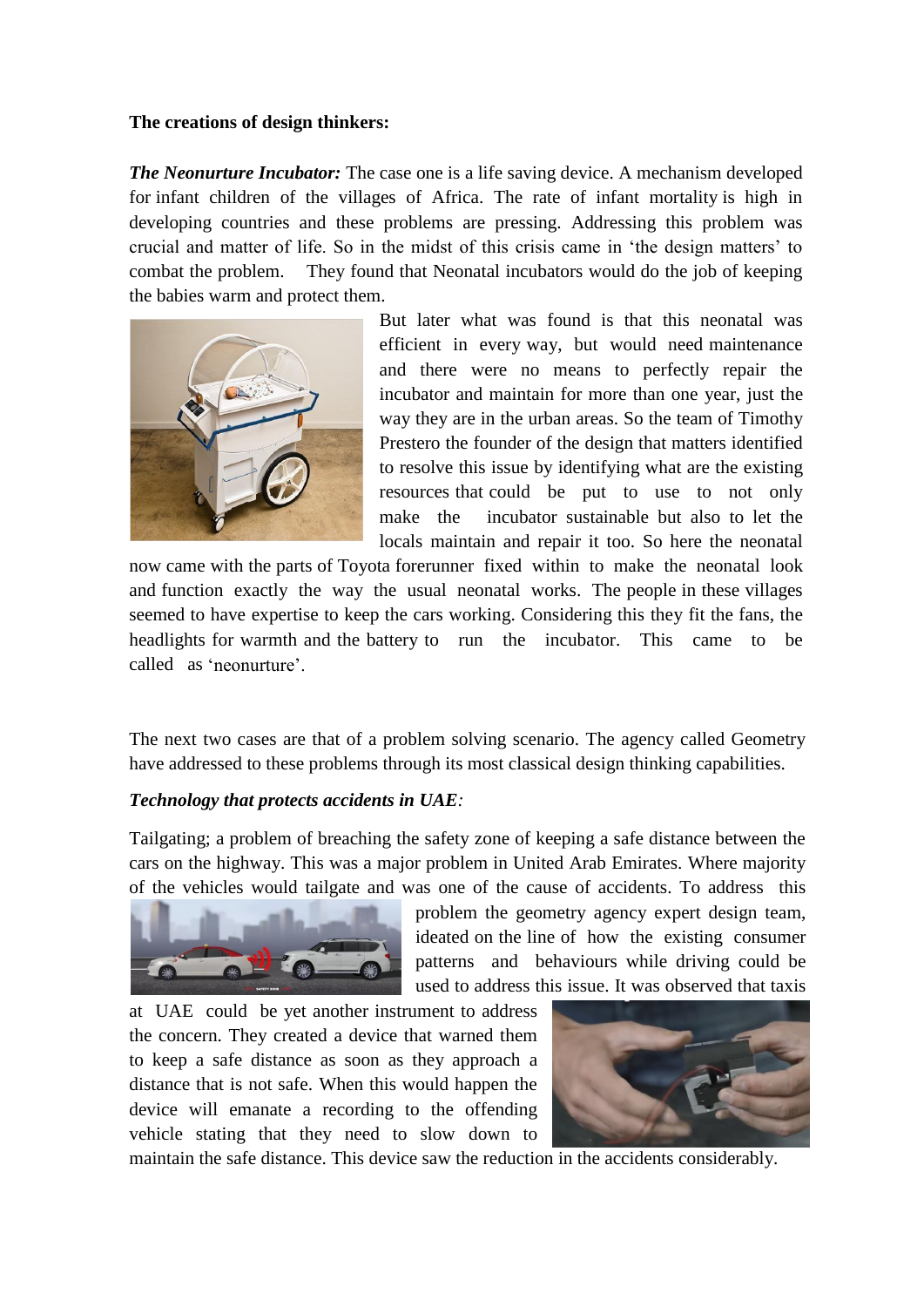#### *Romania's Blood Donation problem:*

Romanian hospitals and emergency services were facing a serious problem with only 2% of the population donating blood. It was identified that people were not aware of its importance and needed to be sensitized. But a regular campaign and street



announcements would not work effectively and hence came in a design think tank idea. The Romanians would usually be glued on to the news channel *Observator,* all that was needed was to use this platform to convey the message. The agency did this along with Observator; the number one prime time news programme. With a simple metaphor as a solution they removed the colour red from the most viewed

channel Observator for a week. This generated an 80% increase in blood donations and 300% in the government's blood donations budget for 2015.

*Rotterdam Eye Hospital:* By incorporating the principles of design and along with the design thinking teams the hospital has been able to essentially develop that which could make one go awestruck and unbelievable at the setup of the hospital. This has won safety, quality and design awards. The remarkable work saw the hospital totally becoming a place of safety, play, no anxiety and no fear. To develop such an environment the hospital had to undergo a major infrastructural mismatch for highest good. One of the primary goals of the hospital was to reduce the fear of the patients. And certainly they achieved that by looking into the unrelated areas for inspiration. Taking each target segment into consideration they studies exactly to best suit the general consumer behaviour. A good example of a small but powerful change to improve the institution's information and communication structure involved the children's hospital. The hospital sends beautiful T-shirts with a specific animal print to children in advance of their stay. The consulting ophthalmologists wear a button with the same animal during the appointment, which gives them a way to immediately connect with the children and to create a feeling of community. Design thinking has also earned the hospital a reputation as an innovator. Even people outside health care are talking about the hospital now, largely because of its creative approach. (The hospital's art collection is even included in the city's annual museum night.)

*GE Healthcare:* Further GE Healthcare case also showcases how the first step of design thinking that is "Empathy" helped enhance the experience of children in the hospital. They started this by observing the children, understanding from the doctors their psychology etc. after proper study of what they did, they identified the point of view for the problem to be worked on and then defined the area of innovation. And what they developed was an adventurous looking scanner machine and the exact detailed pirate scanner room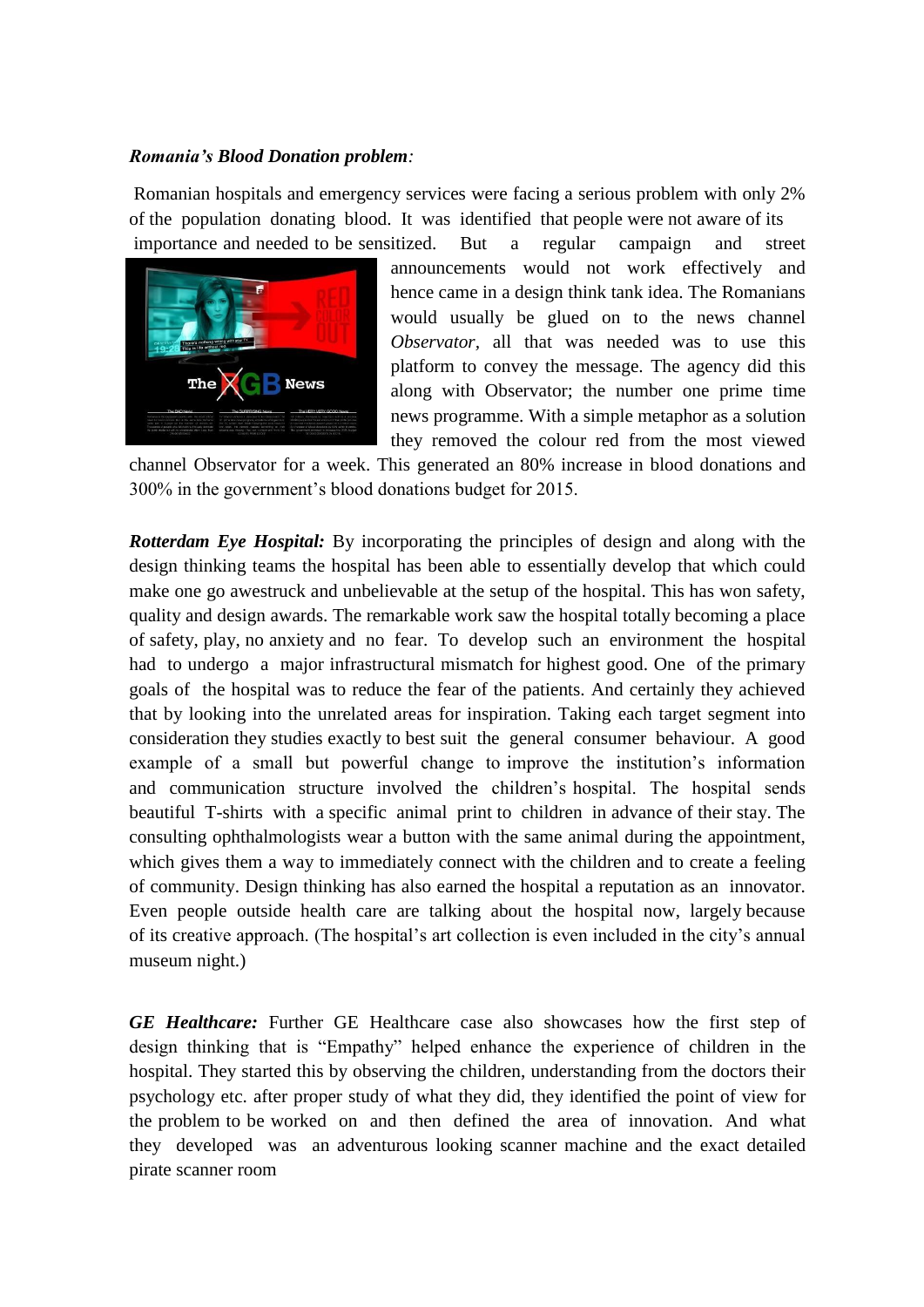### *Ge-adventure series – the pirate room*

"In the Pirate Adventure, a visual transformation of the equipment that was available before, patients are on a dock. There is a shipwreck and some sand castles in the corner. Children then work on the plank to be scanned. The Coral City Adventure in the emergency room gives children an underwater experience. It has a disco ball that makes light like bubbles around the room; children get



into a yellow submarine and listen to the sound of harps whilst the procedure takes place. The Cozy Camp gives children the chance to be scanned in a specialized sleeping bag, under a starry sky in an impressive camp setting."

#### *Impact of the adventure Series scanner:*

Some positive impacts derive from Doug Dietz' Adventure Series. First of all, the patient satisfaction scores went up 90 percent. Children do not suffer of anxiety anymore. Instead some of them even ask their parents if they can come back tomorrow. It makes it easier for children to hold still during the procedure what in turn prevents the doctors from having to repeat the scan. This less need for anaesthesiologists meant more patients could get scanned each day, which heavily impacts the financial side of the equation.

The experience of joy and play during the scan also took away the fear from parents. As Doug Dietz puts it: "*If you got the child you got the parent, and if you got the parent, you got the child.*" He now trains other GE employees to use design thinking and innovation methods in their teams.

*Lifebuoy's germ free magic ring:* We often see that people in general while they shop at a mall often use trolleys. We hardly are aware that the trolley handle is always loaded with the germs. And it is researched that these germs can lead to some of the most deadly diseases.





In-order to combat this challenge lifebuoy mechanised a ring shaped inbuilt sanitized device that with one swipe on the handle before using the trolley would clean 99.99% of germs. This was a simple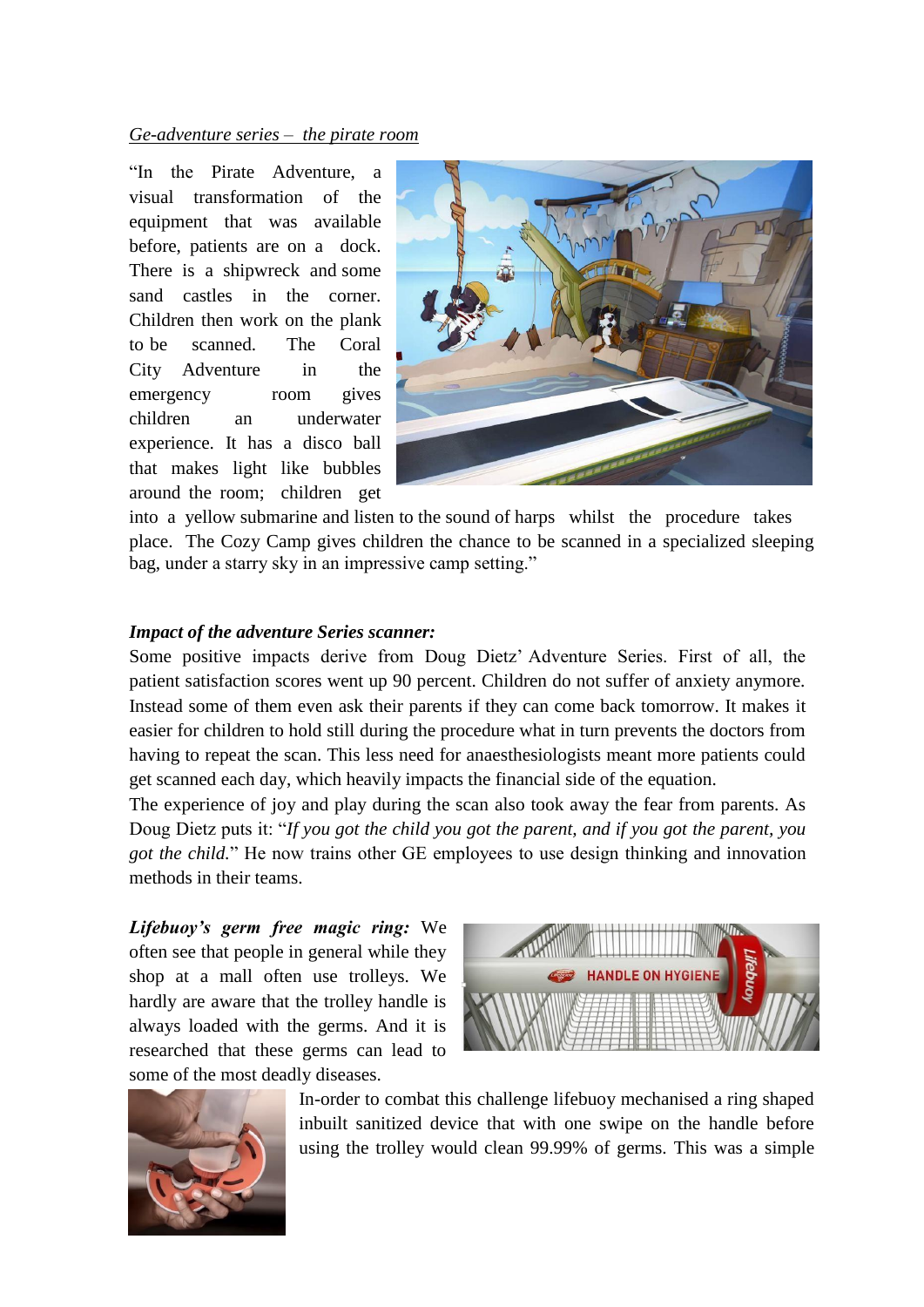and effective design thought solution that was easily accepted by the consumers and widely accepted design.

### **DISCUSSION & FINDINGS**

The desk research done has helped understand that design thinking is an interconnected field. If design thinking precedes innovation, then research precedes design thinking because even to design think in a particular manner it is essential to know whom are we design thinking for. The research too is preceded by pure identification of a problem which you may come across unconsciously. Preceding to problem identification is desire to serve a particular gap that exists. So design thinking is intertwined with many subject matters that are a web in itself.

The crux of design thinking is closely related to the quintessential basics of marketing. The target audience is a dependent factor for design thinking. Based on the target audience the problem is framed. Most of the users are driven by experience and design thinking certainly revolves around developing such experiences that will be based on the new product or service developed. One of the observations from all the cases mentioned is that consumer behaviour is a constant tangent in which the design thinking flows.

Consumer behavioural patterns are the once that acts as a steering to the wheel of design thinking. Yet another observation is that every solution produced by design thinking process is backed by some form of existing platforms which are more like the consumer trend or consumer elevation points that acts as a connection between the usability of the product and the consumers' convenience. Design thinking is broader view to fairly about doing that which will serve the detailed need of the consumers. Design thinking is just like that, 'chance' that favours the connected mind.

#### **CONCLUSION**

Design thinking is an art. An art that can be developed learnt at any point of time in life. It is not only implemented in businesses but also is part of our daily lives, right from choosing to do our work in the most efficient way. It could be as simple as which route do you take the best to you're a destination you are travelling to, which might help you reach early, or if the objective is not to reach early, but to keep the journey to the destination pleasing and experiential then the required route will be chosen. So design thinking definitely is need based. And the beauty of design thinking is the jaw dropping innovation it results into.

#### **REFERENCE**

David Dunne and Roger Martin, Thinking and How It Will Change Management Education: An Interview and Discussion, Academy of Management Learning and Education, 2006, Vol. 5 Issue No. 4